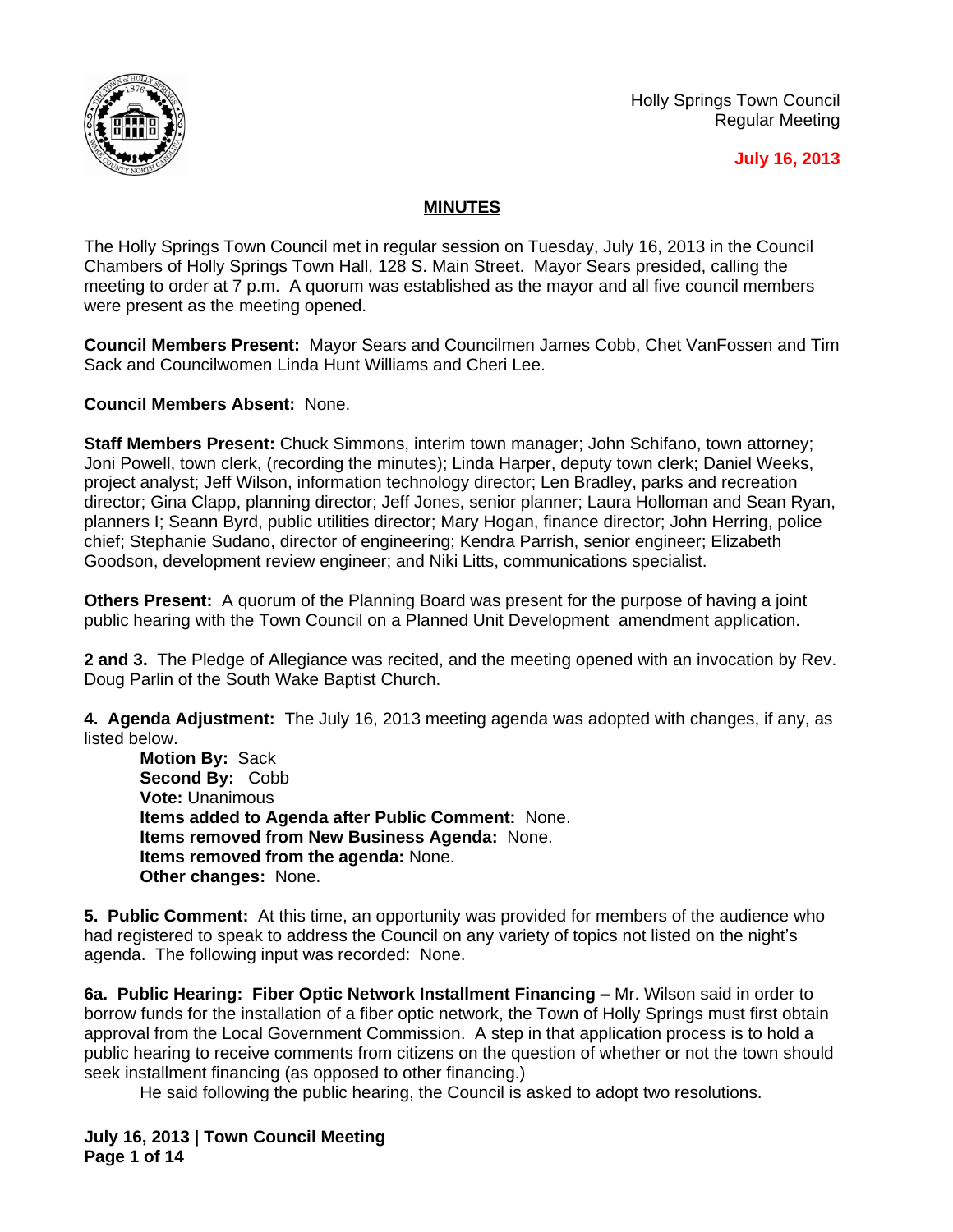Note that the Town intends to finance a portion of this project with one borrowing not to exceed \$1,500,000.

Mr. Wilson said having received financing terms from a number of different banks, staff recommends that the Council authorize the Town to enter into a loan agreement with PNC for \$1,500,000 for a period of 10 years at an annual interest rate of 1.97% for installation of a fiber optic network, pending approval of the LGC.

He said adoption of Resolution 13-31 setting out the financing terms would accomplish that recommendation.

Resolution 13-27, a reimbursement resolution that would allow the Town to reimburse itself from installment financing proceeds for any expenditures on the project prior to the loan's closing, also was presented for adoption.

With that explanation completed, Mayor Sears opened the public hearing. The following comments were recorded: None.

There being no comments, the public hearing was closed.

**Action #1:** The Council approved a motion to adopt Resolution 13-31 approving financing terms and authorizing the Town to enter into loan agreement with PNC for \$1,500,000 for a period of 10 years at an annual interest rate of 1.97% for installation of a fiber optic network, pending approval of the LGC.

**Motion By:** Sack **Second By:** Cobb **Vote:** Unanimous *A copy of Resolution 13-31 is attached to these minutes.*

**Action #2:** The Council approved a motion to adopt Resolution 13-27, a reimbursement resolution authorizing the Town to reimburse itself for expenditures in the fiber optic network project prior to the loan's closing.

**Motion By:** Cobb **Second By:** Williams **Vote:** Unanimous *A copy of Resolution 13-27 is attached to these minutes.*

**6b. Public Hearings: Ordinance 13-07, UDO Amendment 13-UDO-04 –** Mr. Jones said staff has prepared amendments to the Town's current sign regulations in response to concerns from both internal enforcement and external concerns addressed by the business community. Since 2002 when the Unified Development Ordinance was adopted, section 7.03 has had one major rewrite in 2006. Since this time the Town has had major growth in commercial establishments, and with this growth staff feels the UDO is ready to evolve with new language.

He said included with this amendment would be changes to master sign plans, permanent signs, and temporary signs. Additionally, Staff is making recommendations to modify 9.05 to clarify what constitutes major and minor amendments to master sign plans; 9.09 to add review and determination authorities for master sign plans; and 11.02 to remove a definition of the term "special event" that would be eliminated with this amendment

He said the Planning Board discussed the following at its June 25 meeting: suggested changes give flexibility to allow for businesses to advertise and keep the town free of sign congestion. The planning board recommends approval of the changes, following a 6-1-1 vote.

With that explanation completed, Mayor Sears opened the public hearing. The following comments were recorded: None.

There being no comments, the public hearing was closed.

**Action#1:** The Council approved a motion to accept the following statement as true*: "The requested UDO Text Amendment is consistent with the Vision Holly Springs Comprehensive Plan: Executive Summary in regard to "Using the Plan to Implement the Town's Vision" and "Adopting and Implementing the Plan;" and Section 1: Future Land Use "Objectives." The proposed UDO* 

**July 16, 2013 | Town Council Meeting Page 2 of 14**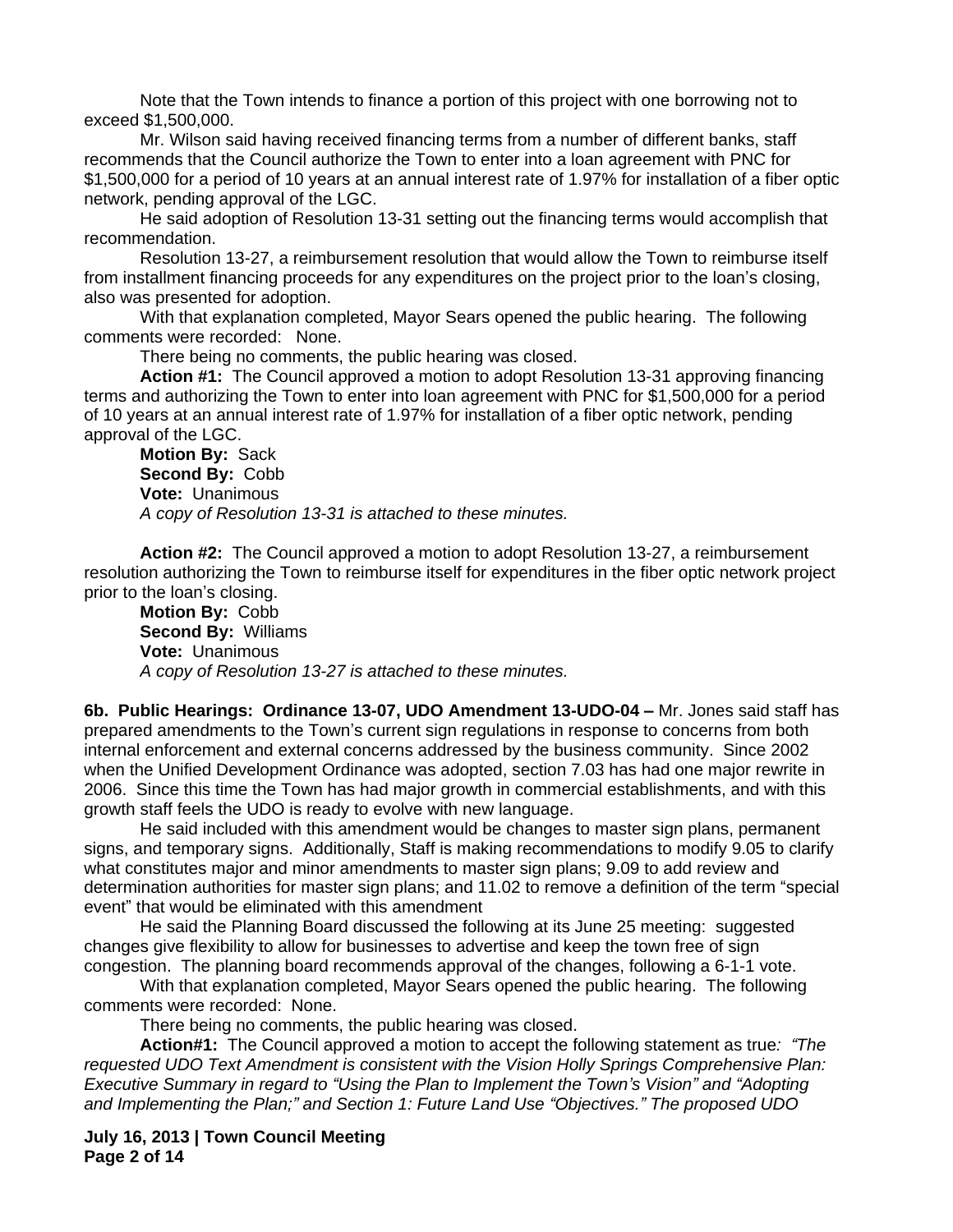*amendments provide the tools necessary for staff and the development community to implement the goals and objectives stated in the Plan.***"**

**Motion By:** Williams **Second By:** VanFossen **Vote:** Unanimous

**Action#2:** The Council approved a motion to adopt Ordinance #13-07 approving and enacting UDO Text Amendment #13-UDO-04 to modify the text of UDO Section(s) 7.03, 9.05, 9.09 & 11.02 as submitted by The Town of Holly Springs.

**Motion By:** Williams **Second By:** Cobb **Vote:** Unanimous *A copy of Ordinance 13-07 is attached to these minutes.*

**6c. Public Hearing: Rezoning Petition 12-REZ-06 –** Ms. Holloman said the Town has initiated a request for a zone map change for property along the eastern side of G.B. Alford Highway and west side of N. Main Street. The Town is requesting to rezone the property from LB: Local Business Limited to CB: Community Business. The parcel currently is vacant and is approximately 42.28 acres in size. This site will be the eventual home of the North Main Athletic Complex and will feature athletic opportunities such as tennis, soccer and baseball in subsequent phases.

With that explanation completed, Mayor Sears opened the public hearing. The following comments were recorded: None.

There being no comments, the public hearing was closed.

**Action #1:** The Council approved a motion to accept the following statement as being true: *"The requested zone map change from LB: Local Business Limited to CB: Community Business is consistent with the Vision Holly Springs Comprehensive Growth Plan since the Future Land Use Plan Map indicates this property as Mixed Use and the CB: Community Business District allows for civic, commercial, retail, and office development."*

**Motion By:** Sack **Second By:** Cobb **Vote:** Unanimous

**Action #2:** The Council approved a motion to adopt ordinance 12-REZ-06 to approve and enact Zone Map Change #12-REZ-06 to change the zoning of 42.28 acres of Wake County PIN # 0649882114 from LB: Local Business Limited and CB: Community Business as submitted by the Town of Holly Springs.

**Motion By:** Cobb **Second By:** VanFossen **Vote:** Unanimous *A copy of Rezoning Ordinance 12-REZ-06 is attached to these minutes.*

**6d. Public Hearing: Special Exception Use 12-SEU-05 and Development Plan 13-DP-02, North Main Athletic Complex –** Ms. Holloman said the Town has initiated a request for an athletic complex situated on 42.28 acres along N. Main Street and G.B. Alford Highway. Under the Community Business District, public recreation uses such as community centers, athletic stadiums, public parks and so forth are Special Exception Uses and therefore are required to go through the associated required approval process.

She said Phase 1 of the N. Main Athletic Complex would feature two regulation size artificial turf soccer fields that would allow for multiple youth fields, nine tennis courts as well as associated parking areas. Phase 2 of the complex would incorporate a multi-sport athletic stadium as well as a miracle league athletic field.

**July 16, 2013 | Town Council Meeting Page 3 of 14**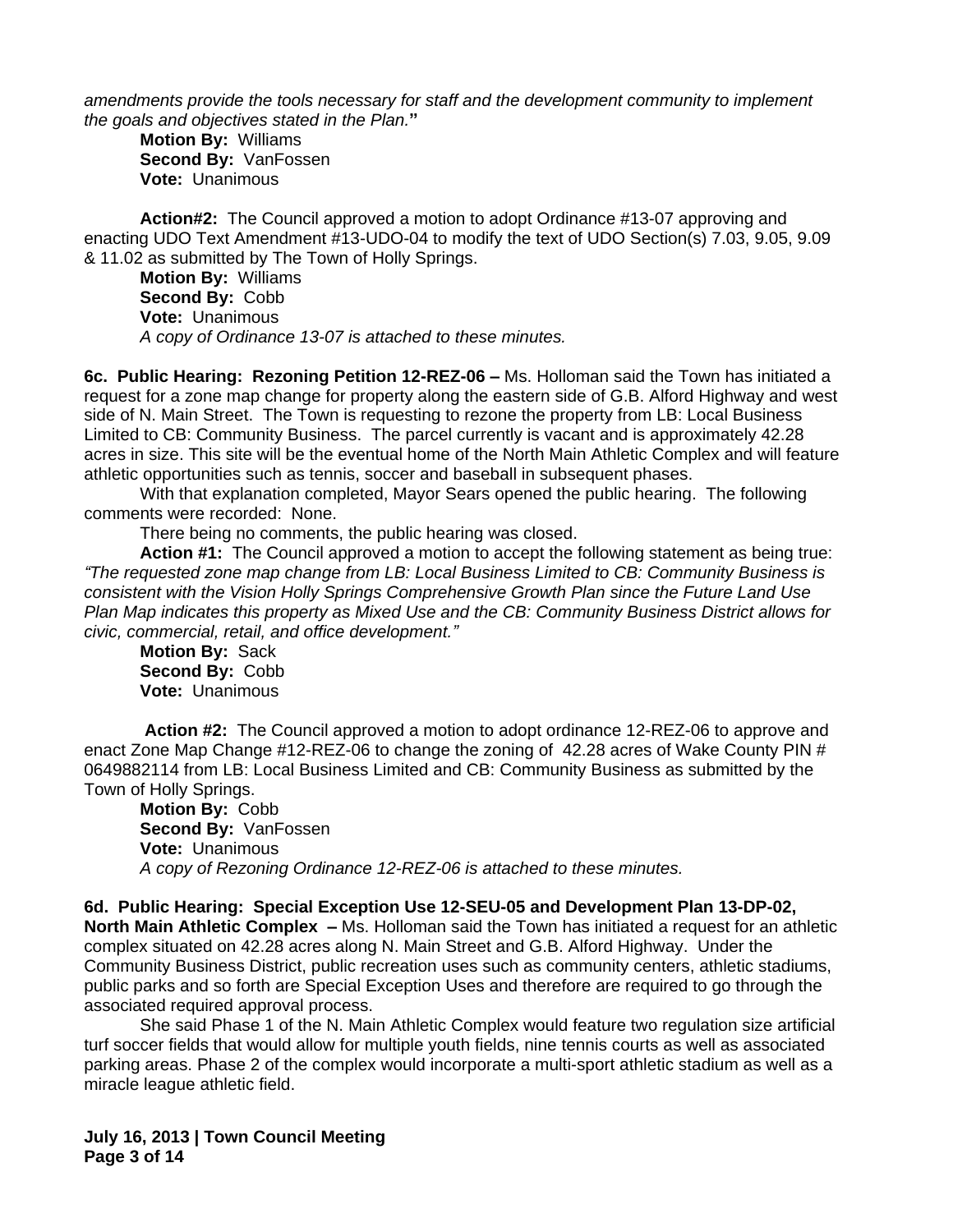With that explanation completed, Mayor Sears opened the public hearing to accept sworn testimony. The following testimony was recorded under oath administered by the Deputy Town Clerk:

Bill Russeau – Mr. Russeau owns the property across N.C. Hwy. 55 from the site. He said reducing the setbacks is a harmless accommodation; however, he said he wondered if the Town would be so accommodating to a private investor. He said he was pleased about the plans for the complex but he said he felt the Town should treat itself like it would a private investor.

Len Bradley – Mr. Bradley addressed the Council to say the project would enhance the Town's ability to offer recreational programs and facilities to citizens.

Councilwoman Lee said she wanted to clarify misinformation she had heard that the Coastal Plain League and the Wake Futball Club would monopolize the use of the fields. She said the fields would be used for Town programs 75% of the time.

Mr. Bradley agreed.

She also noted criticism she had heard about how the stadium supposedly would be used just for baseball.

Mr. Bradley said that was not true. He said the stadium is being designed as a multi-sport athletic facility and will be used not only for other sports but for other events, like concerts.

There being no further testimony, the public hearing was closed.

**Action #1:** The Council approved a motion to make and accept the findings of fact to be recorded in the minutes for Special Exception Use Petition #12-SEU-05 for North Main Athletic Complex to allow for Athletic Field – Public; Community Center; Public Park; Public Recreation Development; Recreation Center in the CB: Community Business District as submitted by the Town of Holly Springs.

Special Exception Use Findings of Fact:

A special exception use may only be granted upon the presentation of sufficient evidence to enable a written determination that:

- a. The proposed use will not be injurious to the public health, safety, comfort, community moral standards, convenience or general welfare;
- b. The proposed use will not injure or adversely affect the adjacent area;
- c. The proposed use will be consistent with the character of the district, land uses authorized therein, and the Town of Holly Springs Comprehensive Plan;
- d. The proposed use shall conform to all development standards of the applicable district (unless a waiver of such development standards is requested as part of the special exception use petition and approved as set forth above, in which case the proposed use shall conform to the terms and conditions of such waiver).
- e. Access drives or driveways are or will be sufficient in size and properly located to: ensure automotive and pedestrian safety and convenience, traffic flow as set forth in Section 7.09 – Pedestrian Circulation and Vehicular Area Design; and, control and access in case of fire or other emergency;
- f. Off-street parking areas, off-street loading areas, trash enclosures, trash pick-up and removal, and other service areas are located so as to be safe, convenient, allow for access in case of emergency, and to minimize economic, glare, odor, and other impacts on adjoining properties and properties in the general neighborhood;
- g. The lot, building or structure proposed for the use has adequate restroom facilities, cooking facilities, safety equipment (smoke alarms, floatation devices, etc.), or any other service or equipment necessary to provide for the needs of those persons whom may work at, visit or own property nearby to the proposed use;
- h. Utilities, schools, fire, police and other necessary public and private facilities and services will be adequate to handle the needs of the proposed use;
- i. The location and arrangement of the use on the site, screening, buffering, landscaping, and pedestrian ways harmonize with adjoining properties and the general area and minimize adverse impacts; and,

**July 16, 2013 | Town Council Meeting Page 4 of 14**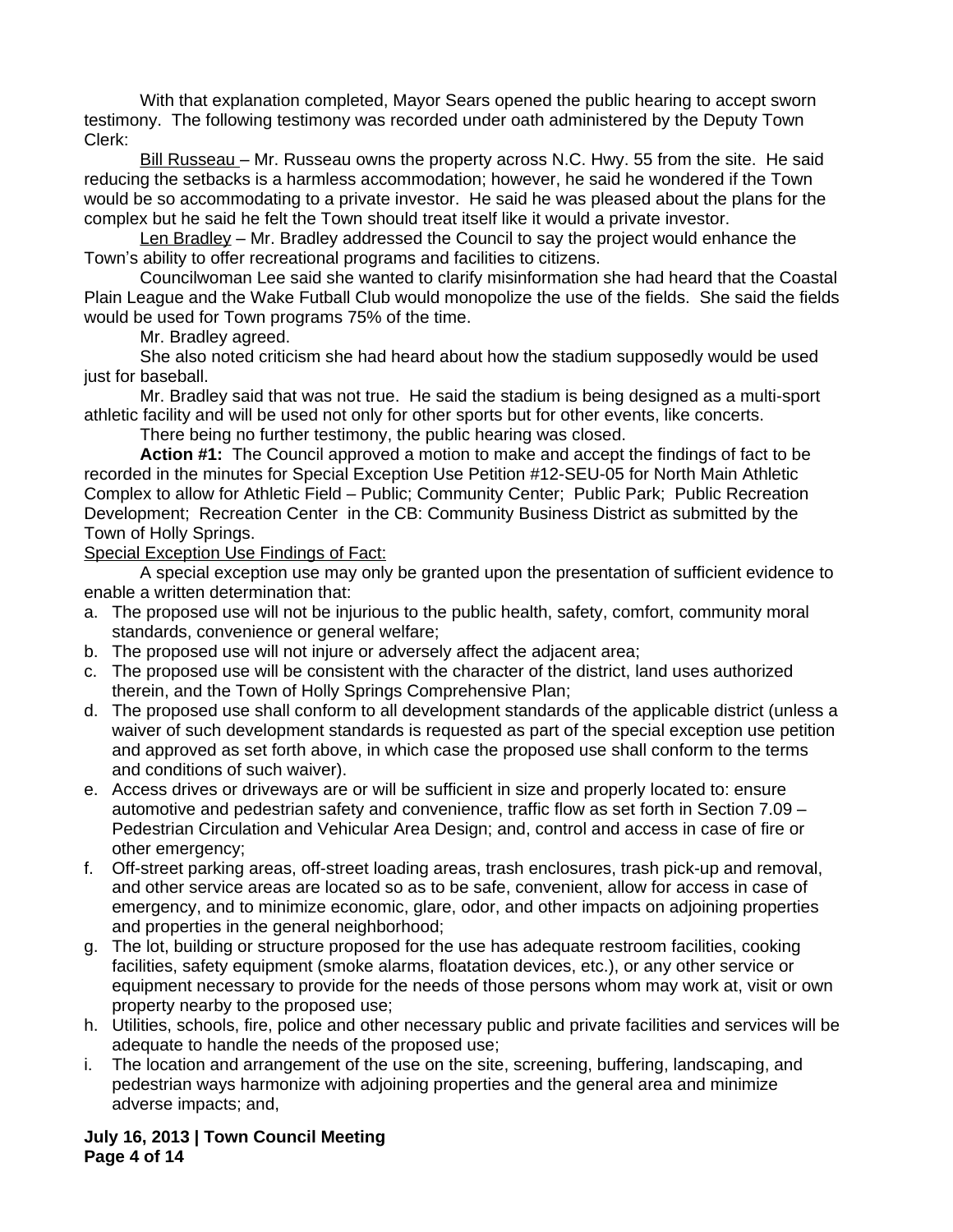j. The type, size, and intensity of the proposed use (including but not limited to such considerations as the hours of operation and numbers of people who are likely to utilize or be attracted to the use) will not have significant adverse impacts on adjoining properties or the neighborhood.

**Motion By:** VanFossen **Second By:** Williams, Sack, Lee, Cobb **Vote:** Unanimous

*A* c*opy of Special Exception Use Petition 12-SEU-05 addressing the findings of fact is attached to these minutes.*

**Action #2:** Having made necessary findings of fact, the Council approved a motion to approve Special Exception Use Petition #12-SEU-05 for North Main Athletic Complex as submitted by the Town of Holly Springs with the following condition:

1. Operations must adhere to the evidence submitted by the applicant as stated in the findings of fact submitted in conjunction with 12-SEU-05.

**Motion By:** VanFossen **Second By:** Cobb **Vote:** Unanimous

**Action #3:** The Council approved a motion to make and accept the findings of fact to be recorded in the minutes for a variance from the Unified Development Ordinance Section 3.05, B. 2. a. Development Standards to allow for the reduction of the collector setback to 0' feet along the access road in association with Special Exception Use #12-SEU-05 N. Main Athletic Complex as submitted by the Town of Holly Springs.

A variance may be granted by the Council if competent and substantial evidence is presented by the applicant which persuades the Council to either reach each of the following conclusions independently or be reasonably able to meet these conclusions upon implementation of conditions by the Council:

1. There are practical difficulties or unnecessary hardships that would result from carrying out the strict letter of the UDO. The Board may reach this conclusion if it finds each of the following:

a. Based on the size, shape, topography, location, or surroundings, the applicant is prohibited from enjoying the same privileges as other properties in the vicinity and zoning classification in which the property is situated when the UDO is strictly applied;

b. The hardship of which the applicant complains results from unique circumstances related to the applicant's property;

c. The hardship results from the application of the UDO to the property;

d. The hardship is not the result of the applicant's own actions; and,

e. The variance if granted must be the absolute minimum needed in order to correct the hardship.

2. The variance is in harmony with the general purpose and intent of the UDO and preserves its spirit.

3. Granting the variance assures the public safety and welfare and does substantial justice. **Motion By:** Williams

**Second By:** Cobb

**Vote:** Unanimous

*A* c*opy of the variance application addressing the findings of fact is attached to these minutes.*

**Action #4:** Having made findings of fact that the petition meets the requirements to be granted a variance, the Council approved a motion to grant a variance from UDO Section 3.05, B.

**July 16, 2013 | Town Council Meeting Page 5 of 14**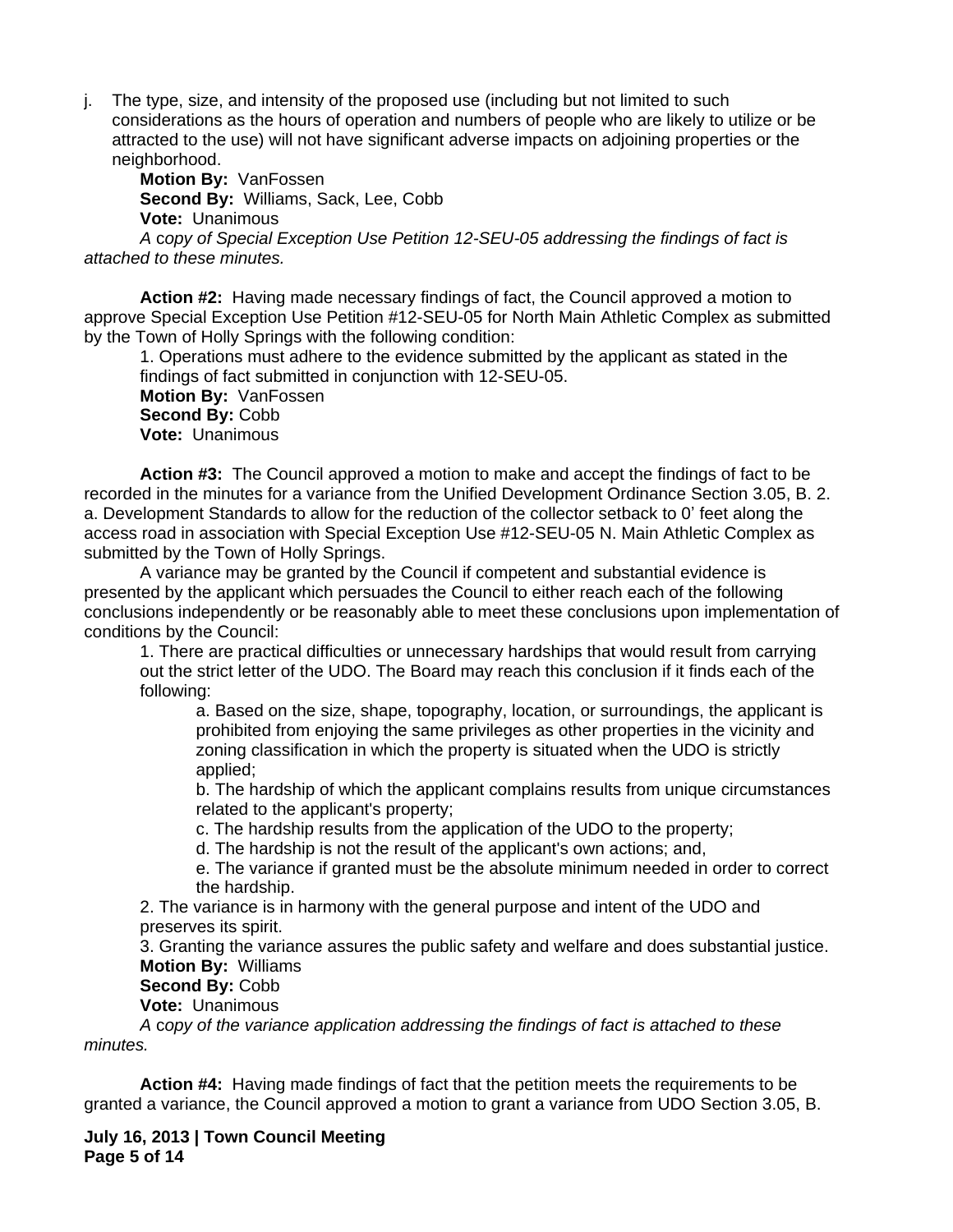2. a. Development Standards to allow for a reduction of the collector setback to 0 feet along the access road in association with Special Exception Use #12-SEU-05 N. Main Athletic Complex as submitted by the Town of Holly Springs.

**Motion By:** Cobb **Second By:** VanFossen **Vote:** Unanimous

**Action #5:** The Council approved a motion to make and accept the findings of fact to be recorded in the minutes for a variance from the Unified Development Ordinance Section 3.05, B. 2. a. Development Standards to allow for the reduction of the major thoroughfare setback from 50 to 20 feet along N. Main Street in association with Special Exception Use #12-SEU-05 N. Main Athletic Complex as submitted by the Town of Holly Springs.

A variance may be granted by the Board if competent and substantial evidence is presented by the applicant which persuades the Board to either reach each of the following conclusions independently or be reasonably able to meet these conclusions upon implementation of conditions by the Board:

1. There are practical difficulties or unnecessary hardships that would result from carrying out the strict letter of the UDO. The Board may reach this conclusion if it finds each of the following:

a. Based on the size, shape, topography, location, or surroundings, the applicant is prohibited from enjoying the same privileges as other properties in the vicinity and zoning classification in which the property is situated when the UDO is strictly applied;

b. The hardship of which the applicant complains results from unique circumstances related to the applicant's property;

c. The hardship results from the application of the UDO to the property;

d. The hardship is not the result of the applicant's own actions; and,

e. The variance if granted must be the absolute minimum needed in order to correct the hardship.

2. The variance is in harmony with the general purpose and intent of the UDO and preserves its spirit.

3. Granting the variance assures the public safety and welfare and does substantial justice. **Motion By:** Lee

## **Second By:** Cobb

**Vote:** Unanimous

*A* c*opy of the variance application addressing the findings of fact is attached to these minutes.*

**Action #6:** Having made findings of fact that the petition meets the requirements to be granted a variance, the Council approved a motion to grant a variance from UDO Section 3.05, B. 2. a. Development Standards to allow for the reduction of the major thoroughfare setback from 50 to 20 feet along N. Main Street in association with Special Exception Use #12-SEU-05 N. Main Athletic Complex as submitted by the Town of Holly Springs.

**Motion By:** VanFossen **Second By:** Lee **Vote:** Unanimous

**Action #7:** The Council approved a motion to make and accept the findings of fact to be recorded in the minutes for a variance from the Unified Development Ordinance Section 3.05, B. 2. a. Development Standards to allow for a reduction of the major thoroughfare setback from 50 to 30 feet along G.B. Alford Highway in association with Special Exception Use #12-SEU-05 N. Main Athletic Complex as submitted by the Town of Holly Springs.

**July 16, 2013 | Town Council Meeting Page 6 of 14**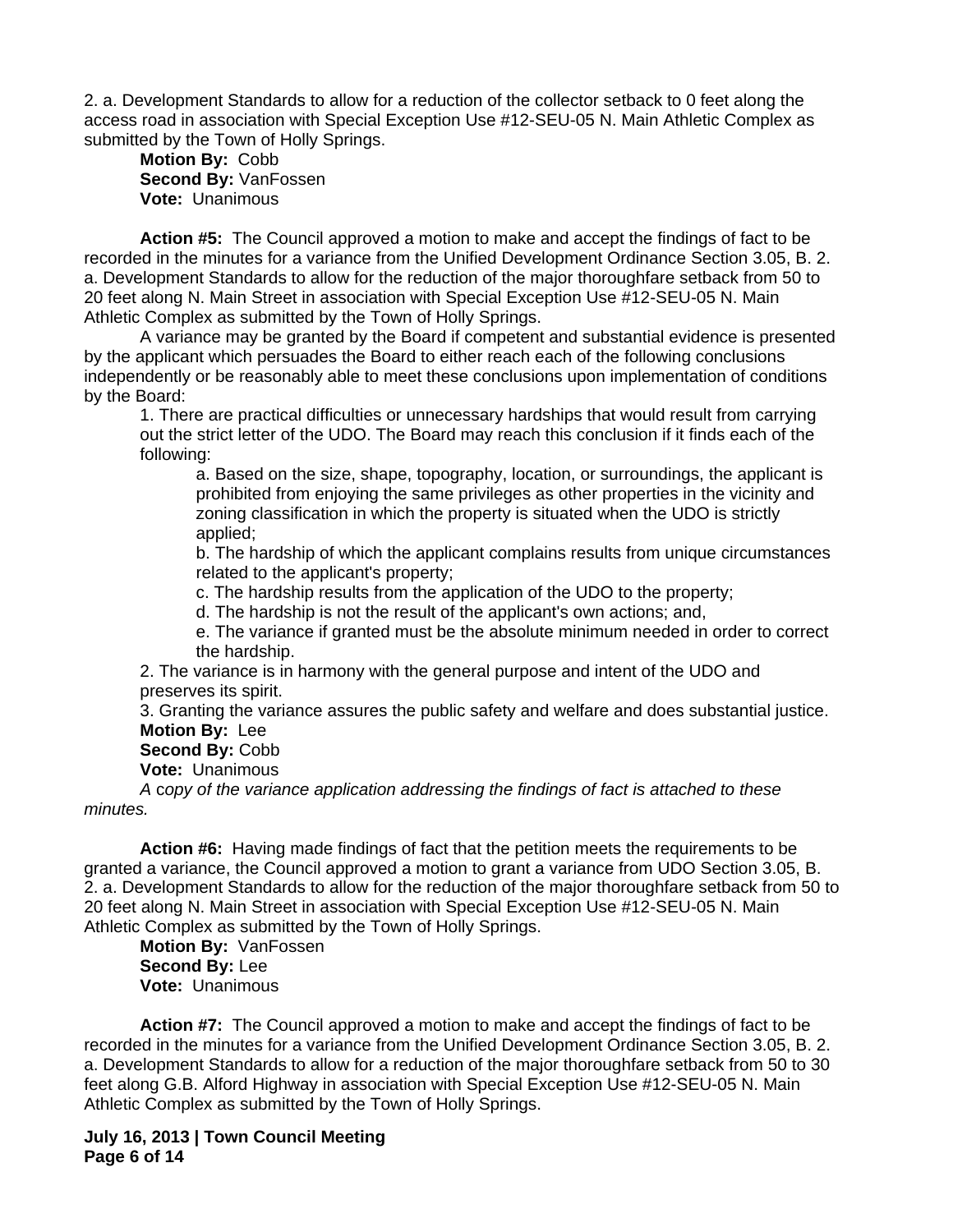A variance may be granted by the Board if competent and substantial evidence is presented by the applicant which persuades the Board to either reach each of the following conclusions independently or be reasonably able to meet these conclusions upon implementation of conditions by the Board:

1. There are practical difficulties or unnecessary hardships that would result from carrying out the strict letter of the UDO. The Board may reach this conclusion if it finds each of the following:

a. Based on the size, shape, topography, location, or surroundings, the applicant is prohibited from enjoying the same privileges as other properties in the vicinity and zoning classification in which the property is situated when the UDO is strictly applied;

b. The hardship of which the applicant complains results from unique circumstances related to the applicant's property;

c. The hardship results from the application of the UDO to the property;

d. The hardship is not the result of the applicant's own actions; and,

e. The variance if granted must be the absolute minimum needed in order to correct the hardship.

2. The variance is in harmony with the general purpose and intent of the UDO and preserves its spirit.

3. Granting the variance assures the public safety and welfare and does substantial justice. **Motion By:** Sack

**Second By:** Cobb

**Vote:** Unanimous

*A* c*opy of the variance application addressing the findings of fact is attached to these minutes.*

**Action #8:** Having made findings of fact that the petition meets the requirements to be granted a variance, motion to grant variance from UDO Section 3.05, B. 2. a. Development Standards to allow for the reduction of the major thoroughfare setback from 50 to 30 feet along G.B. Alford Highway in association with Special Exception Use #12-SEU-05 N. Main Athletic Complex as submitted by the Town of Holly Springs.

**Motion By:** Williams **Second By:** VanFossen **Vote:** Unanimous

**Action #9:** The Council approved a motion to make and accept the findings of fact to be recorded in the minutes for a variance from the Unified Development Ordinance Section 3.05 B. 4. to allow athletic stadiums to exceed maximum building height of 55 feet in association with #12- SEU-05 N. Main Athletic Complex as submitted by the Town of Holly Springs.

A variance may be granted by the Board if competent and substantial evidence is presented by the applicant which persuades the Board to either reach each of the following conclusions independently or be reasonably able to meet these conclusions upon implementation of conditions by the Board:

1. There are practical difficulties or unnecessary hardships that would result from carrying out the strict letter of the UDO. The Board may reach this conclusion if it finds each of the following:

a. Based on the size, shape, topography, location, or surroundings, the applicant is prohibited from enjoying the same privileges as other properties in the vicinity and zoning classification in which the property is situated when the UDO is strictly applied;

b. The hardship of which the applicant complains results from unique circumstances related to the applicant's property;

**July 16, 2013 | Town Council Meeting Page 7 of 14**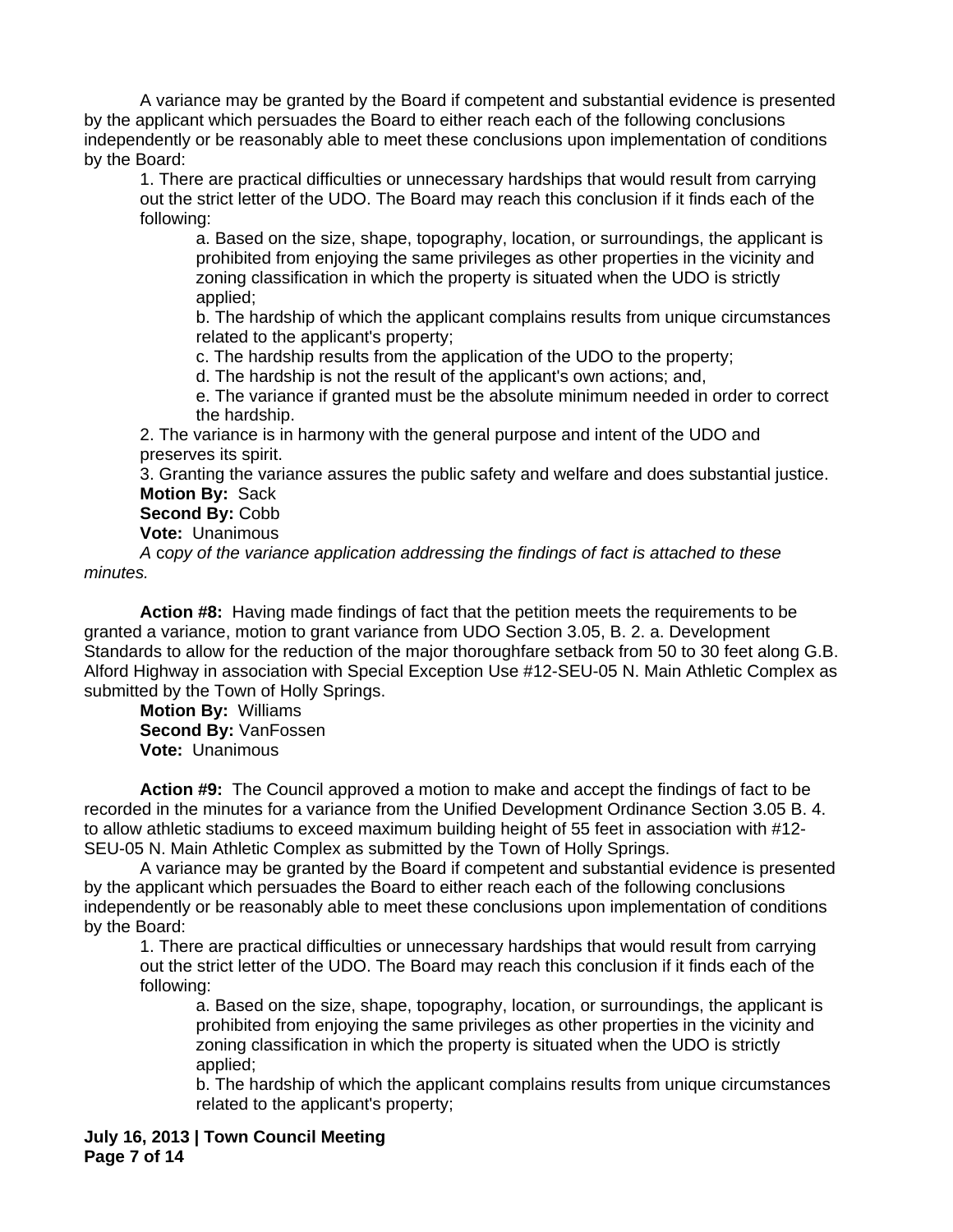c. The hardship results from the application of the UDO to the property;

d. The hardship is not the result of the applicant's own actions; and,

e. The variance if granted must be the absolute minimum needed in order to correct the hardship.

2. The variance is in harmony with the general purpose and intent of the UDO and preserves its spirit.

3. Granting the variance assures the public safety and welfare and does substantial justice. **Motion By:** Cobb

**Second By:** VanFossen

**Vote:** Unanimous

*A* c*opy of the variance application addressing the findings of fact is attached to these minutes.*

**Action #10:** Having made findings of fact that the petition meets the requirements to be granted a variance, the Council approved a motion to grant a variance from UDO Section 3.05 B. 4. to allow athletic stadiums to exceed maximum building height of 55 feet in association with #12- SEU-05 N. Main Athletic Complex as submitted by the Town of Holly Springs.

**Motion By:** Lee **Second By:** Cobb **Vote:** Unanimous

**Action #11:** The Council approved a motion to approve Development Plan Petition #13-DP-02 for North Main Athletic Complex as submitted by Withers & Ravenel, Inc., Project Number 02130012, dated Revised July 1, 2013 with the following conditions:

- 1) Within 10 days of development plan approval, the designer shall submit a revised lighting plan as necessary to include the athletic field lighting to the Department of Planning & Zoning for review. If it is determined the revised lighting plan exceeds maximum light levels it will be required to go through a formal waiver process and subsequent Town Council approval.
- 2) This project will be required to meet Town's NPDES Phase II Post Construction Stormwater ordinance.
- 3) The thoroughfare connection to NC55 Bypass will require NCDOT C/A level approval for the access to NC55 Bypass and accompanying super streets. Provide documentation of this approval as soon as possible.
- 4) Decorative monocurve mast arm signal will be required at the time the traffic signal is warranted.
- 5) This site is located in the Town's reclaimed water service area and will be required to install a reclaimed distribution network and use reclaimed water to meet irrigation and other nonpotable needs. At the time of approval, this project proposes no irrigation uses however if there are irrigation needs in the future, this site will be required to connect to reclaim water lines for the irrigation system.
- 6) Prior to construction drawing approval, the following items must be addressed:
	- a. Thoroughfares, collectors and boulevards will require a calculated pavement design with 1<sup>st</sup> construction drawing submittal. This may result in a pavement cross section bigger than the specified minimum.
	- b. Note that the pavement design will require NCDOT approval. The most restrictive cross-section between the minimum design, calculated pavement design, Triassic design, and NCDOT design will apply.
	- c. Offsite right-of-way must be dedicated for this project.
	- d. Show a cross-access easement along the service drive for Phase 2 to allow for future cross-access.

**July 16, 2013 | Town Council Meeting Page 8 of 14**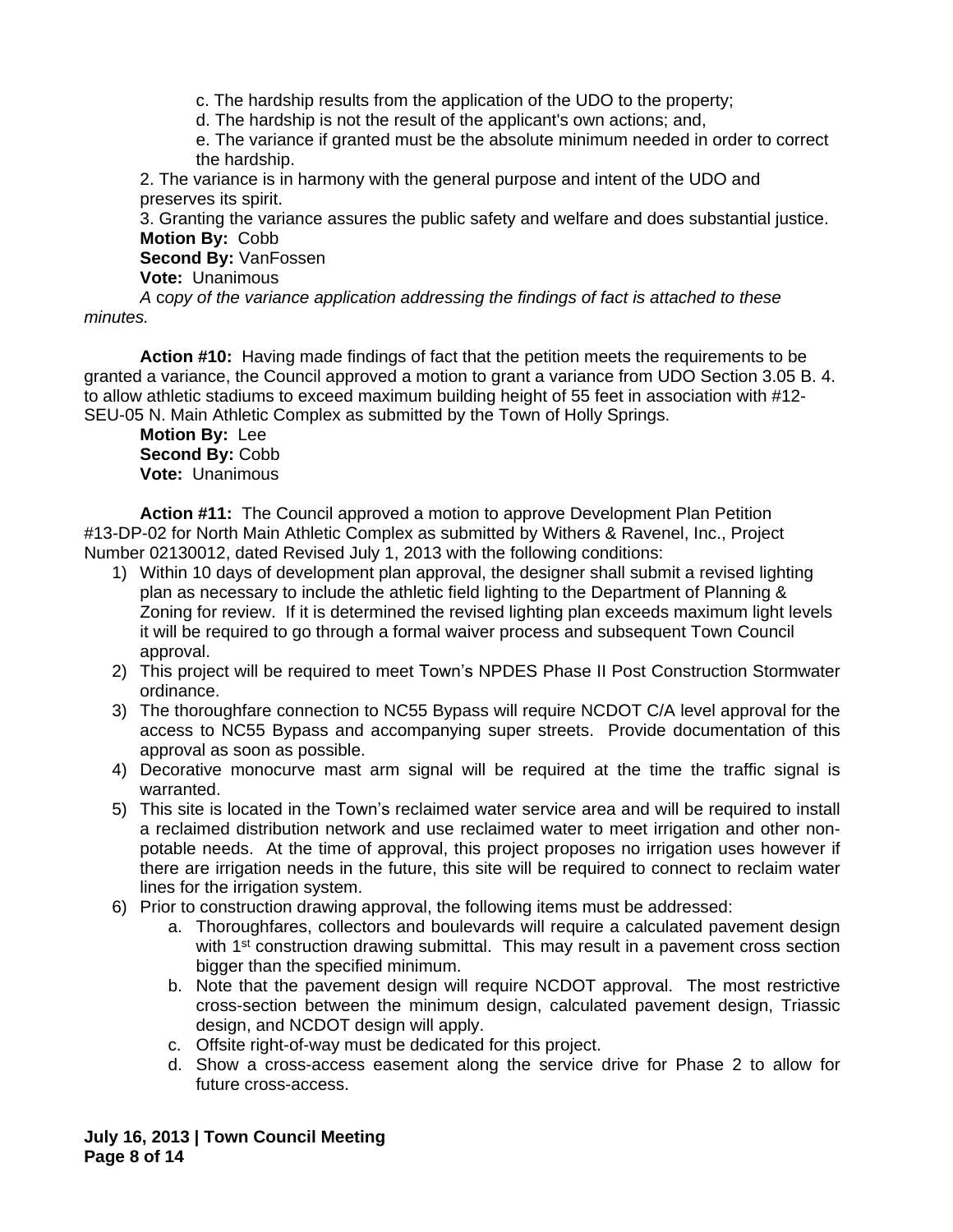- e. Provide draft PCN with all supporting documentation including but not limited to buffer determinations and projected location and impacts to jurisdictional features for the entire project. Provide document once it becomes available.
- f. All environmental permits must be obtained prior to construction drawing approval and/or issuance of a land disturbance permit for the entire project.
- g. Provide an update on the discussion with Duke Energy Progress about the second entrance for the main parking lot to the side service road.
- h. Show an easement for the future waterline connection from the proposed thoroughfare on the Holly Springs Towne Center project to the existing waterline on Muses Mill Court.
- i. A land Disturbance Permit from NCDEMLR is required.
- j. Payment of the Stormwater Fee-in-Lieu will be required.

**Motion By:** Sack **Second By:** Cobb, Lee, VanFossen, Williams **Vote:** Unanimous

At this time, Councilman VanFossen asked to be excused.

**Action:** The Council approved a motion to excuse Councilman VanFossen from the

meeting, citing his direct involvement with the subject of the next item of business on the agenda.

**Motion By:** Sack **Second By:** Williams **Vote:** Unanimous

**6e. Public Hearing: Rezoning Petition 13-REZ-06 –** Mr. Ryan said the Town has received a request for a zone map change for three properties totaling 1.31 acres located near the intersection of Sunset Lake Road and Holly Springs Road. The applicant is requesting to rezone the properties from R-20: Residential to LB: Local Business. One of the parcels is used as a single-family residence and the other two parcels are vacant. The properties are located within the Northeast Gateway Area Plan and the requested LB: Local Business zoning district is consistent with the Business land use designation.

He said a neighborhood meeting with abutting property owners for this rezoning was held on May 31.

He said the Planning Board discussed the following issues at its meeting on May 28:

- a nearby stream and how the stream buffer may impact a potential project on the site.
- access to the site. It was determined that Holly Springs Road was to be median divided and access to the site would be right-in/right-out. The vote was 6-0-2 for approval.

With that explanation completed, Mayor Sears opened the public hearing. The following comments were recorded: None.

There being no comments, the public hearing was closed.

**Action #1:** The Council approved a motion to accept the following statement as true: *"The requested zone map change from R-20: Residential to LB: Local Business is consistent with the Vision Holly Springs Comprehensive Growth Plan and Northeast Gateway Area Plan since the Future Land Use Plan Map indicates these properties as Business, and the LB: Local Business district allows for commercial, retail and office development."*

**Motion By:** Sack **Second By:** Williams **Vote:** Unanimous

**Action #2:** The Council approved a motion to adopt ordinance 13-REZ-06 to approve and enact Zone Map Change Petition #13-REZ-06 to change the zoning of 1.31 acres of Wake County PIN # 0659989433, 0659989315, and 0659989223 from R-20: Residential to LB: Local Business as

**July 16, 2013 | Town Council Meeting Page 9 of 14**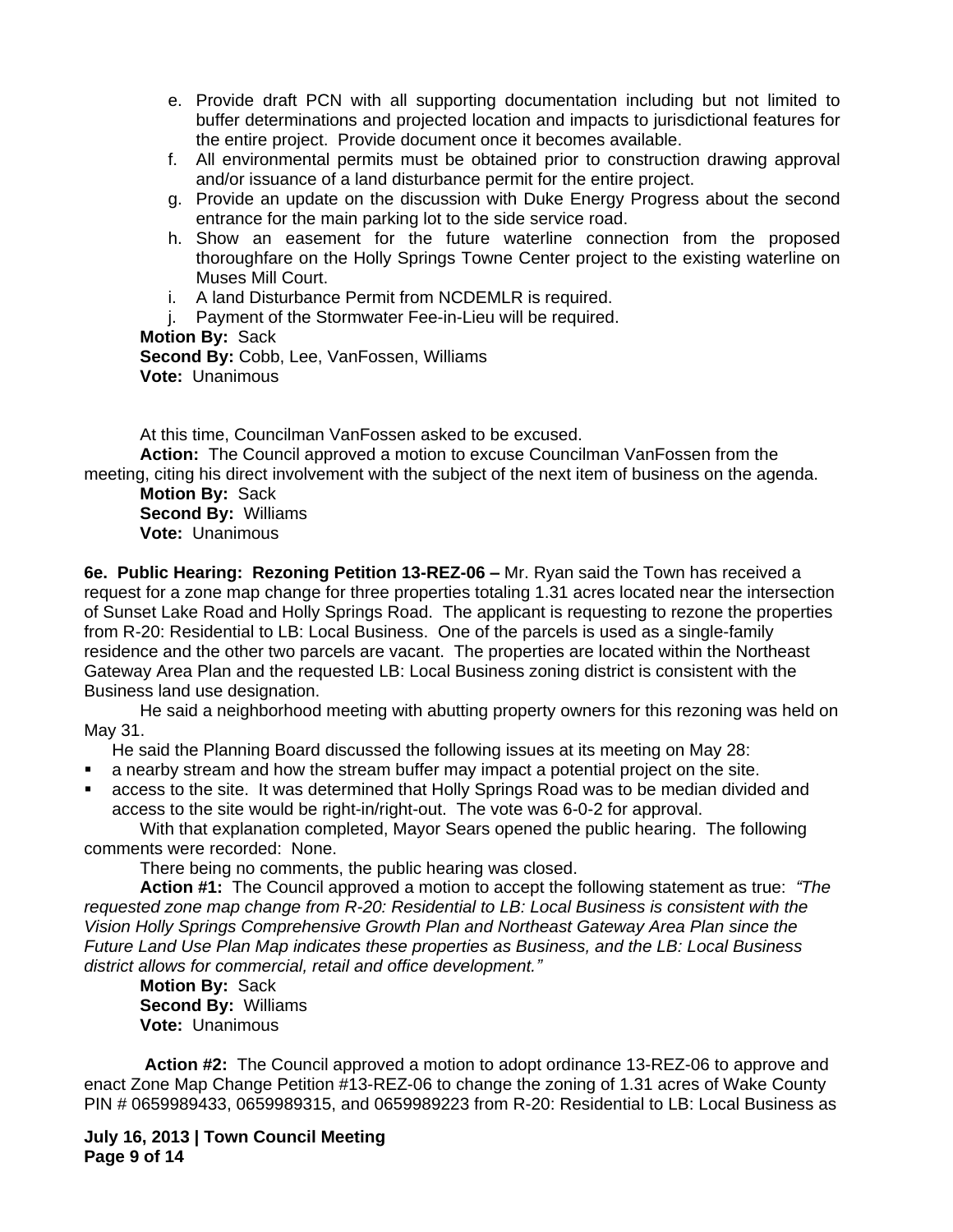requested by Thompson & Associates.

**Motion By:** Williams **Second By:** Cobb **Vote:** Unanimous *A copy of Rezoning Ordinance 13-REZ-06 is attached to these minutes.*

At this time, the Council readmitted Councilman VanFossen into the meeting. **Action:** The Council approved a motion to readmit Councilman VanFossen into the meeting.

**Motion By:** Sack **Second By:** Cobb **Vote:** Unanimous

**6f. Joint Public Hearing: Major Amendment 03-PUD-01-A07, Twelve Oaks –** Ms. Holloman said the Town has received a request to amend the Twelve Oaks Planned Unit Development to incorporate an existing  $\pm$  13.07-acre parcel located near the entrance to the subdivision. The subject parcel is surrounded on all sides by the 12 Oaks subdivision and has significant frontage along New Hill Road. There are no associated development changes with this amendment, Ms. Holloman said, adding that the newly acquired land would be subject to the same PUD development criteria and standards as the existing land within Twelve Oaks.

She said this is a joint public hearing before the Town Council and the Planning Board. No action will be required as the amendment will be forwarded to the planning board for review and recommendation.

A Planned Unit Development District is utilized to create a unified development and set forth a unique set of zoning regulations for the development therefore, a detailed site plan is not provided, only the dimensional and "zoning" standards for each area.

With that explanation completed, Mayor Sears opened the public hearing. The following comments were recorded: None.

There being no comments, the public hearing was closed.

**Action:** The Council approved a motion to forward Planned Unit Development Amendment #03-PUD-01-A07 for Twelve Oaks PUD to the Holly Springs Planning Board for review and recommendation.

**Motion By:** Sack **Second By:** VanFossen **Vote:** Unanimous

**7a. Consent Agenda:** The Council approved a motion to approve all items on the Consent Agenda. The motion carried following a motion by Councilman Sack, a second by Councilman VanFossen and a unanimous vote. The following actions were affected:

7a. Budget Amendment Report – The Council received a monthly report of amendments to the FY 2012-13 budget approved by the assistant town manager. *A copy of the budget amendment report is attached to these minutes.*

7b. Resolution 13-25 – The Council adopted Resolution 13-25 to direct the town clerk to investigate the sufficiency of annexation petition A13-07 and setting a public hearing on the question of annexation for Tuesday, Aug. 6, 2013. *A copy of Resolution 13-25 is attached to these minutes.*

7c. Resolution 13-26 - The Council adopted Resolution 13-26 to direct the town clerk to investigate the sufficiency of annexation petition A13-08 and setting a public hearing on the question of annexation for Tuesday, Aug. 6, 2013. *A copy of Resolution 13-26 is attached to these minutes.*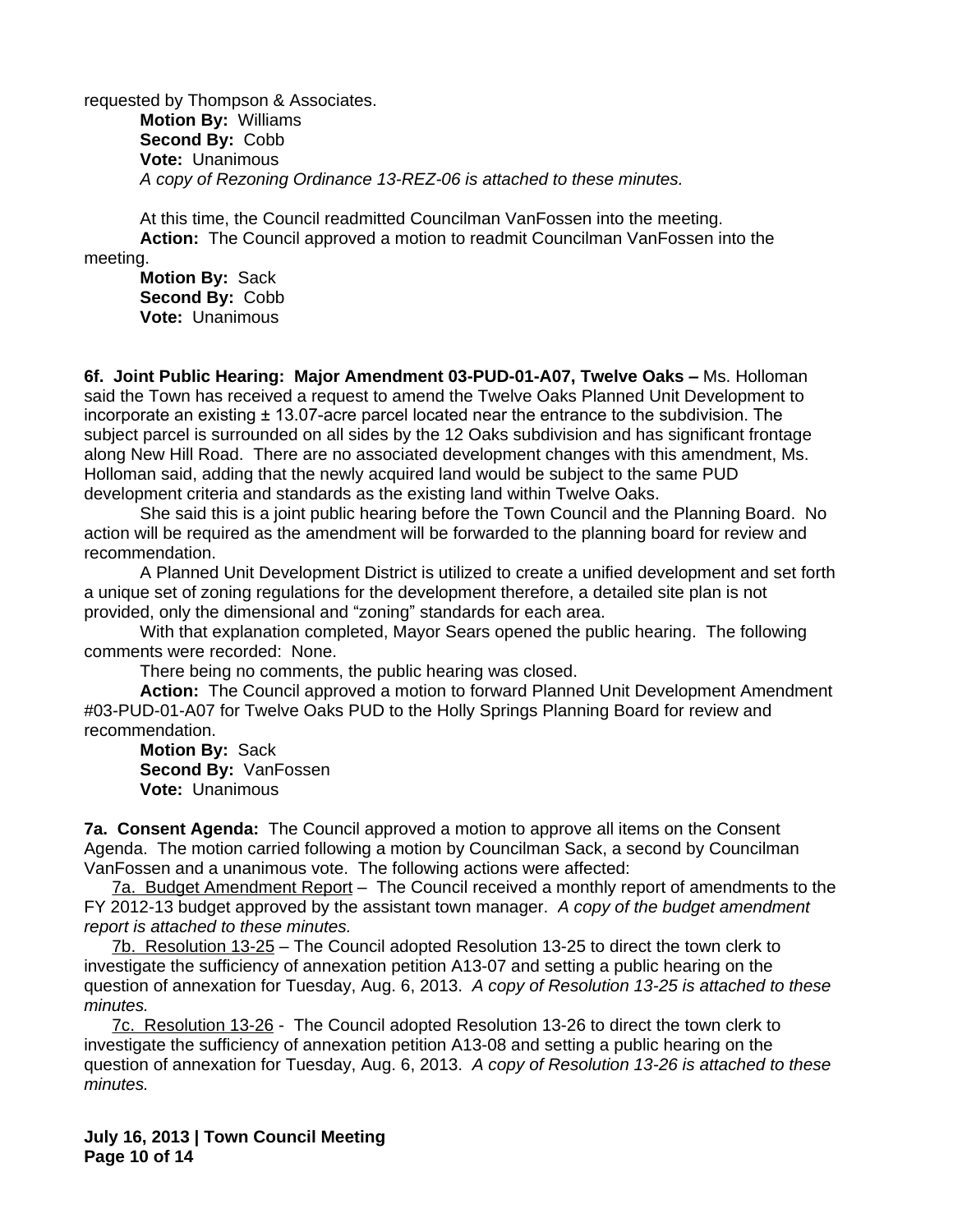7d. Volunteer Background Check Policy - The Council approved a volunteer background check policy as submitted by the Parks and Recreation department.

7e. Extend Expiring Plan Approvals – The Council approved to extend expiring plan approvals to Jan. 1, 2014.

7f. Jordan Partnership Supplemental Article No. 5 - The Council approved to enter into Jordan Partnership Supplemental Article No. 5 for additional hydraulic modeling in the amount of \$20,476.

7g. Jordan Partnership Supplemental Article No. 6 – The Council approved to enter into Jordan Partnership Supplemental Article No. 6 in the amount of \$1,522.

7h. Contract Solicit Naming Rights For North Main Athletic Complex– The Council approved to enter into a contract with Convergent Nonprofit Solutions to solicit naming rights for the North Main Athletic Complex, the amount not to exceed \$30,000.

7i. NC Governor's Highway Safety Program Grant – The Council adopted Resolution 13-30 authorizing submission of a NC Governor's Highway Safety Program grant application and budget amendment. Coppies *of Resolution 13-30 and the budget amendment are attached to these minutes.*

7j. Account Updating Policy – The Council approved a new policy to allow registration account updating in CLASS software.

**8a. Earp Street and Middle Creek Force Main Project** – Ms. Parrish said that Diehl & Phillips, PA previously was hired to evaluate the capacities and future flow projections for the Bass Lake, Middle Creek, and Sunset Ridge pump stations for the Town of Holly Springs. She said this request is for approval of a proposal for additional engineering design by Diehl and Phillips results from their recommendations in the study.

Ms. Parrish reviewed the following with the Council:

*New Earp Street Force Main*: The existing force mains from the Bass Lake and Sunset Ridge pump stations join together at the intersection of Bass Lake Road and Earp Street, and continue as a single force main along Earp Street from Bass Lake Road to the Ballenridge Outfall at Blalock Street. Diehl and Phillips recommended separating these two forcemains by constructing a parallel forcemain along Earp St. This would increase capacity of both the Bass Lake and Sunset Ridge pump stations, which are nearing capacity from continuing development, and provide operational benefits as well. (In addition, a future planned eastern regional pumping station would use this new section of forcemain when the station is constructed within the next five or so years). The new forcemain is proposed within the existing Earp Street right of way and would be approximately 5,200 feet long.

*Upgraded Middle Creek Force Main:* In addition to the Earp Street parallel forcemain, Diehl & Phillips identified pumping capacity problems in the Middle Creek pump station. Recent residential development in the Middle Creek Basin has increased peak flow rates into this pump station nearing its rated peak flow capacity. The Middle Creek pump station pumps to the Sunset Ridge pump station. A new and larger diameter force main is proposed from the Middle Creek pump station that would discharge into the Sunset Ridge pump station. The larger diameter force main significantly would increase/upgrade the pumping capacity of the Middle Creek pump station to handle continued new development.

Ms. Parrish said the installation of the new force main for the Middle Creek pump station would involve some difficult construction conditions possibly along existing residential streets and developed areas, as well as a crossing of Middle Creek. There are several potential routes that could be selected which would be evaluated with this contract. Once the route is selected Diehl and Phillips would complete the final design for this new forcemain.

Ms. Parrish said that additional design expenses are possible if it is found that the existing force main along Earp Street needs to be replaced (it is being studied); in addition, once it is determined how many easements would be required, there would be additional costs associated

**July 16, 2013 | Town Council Meeting Page 11 of 14**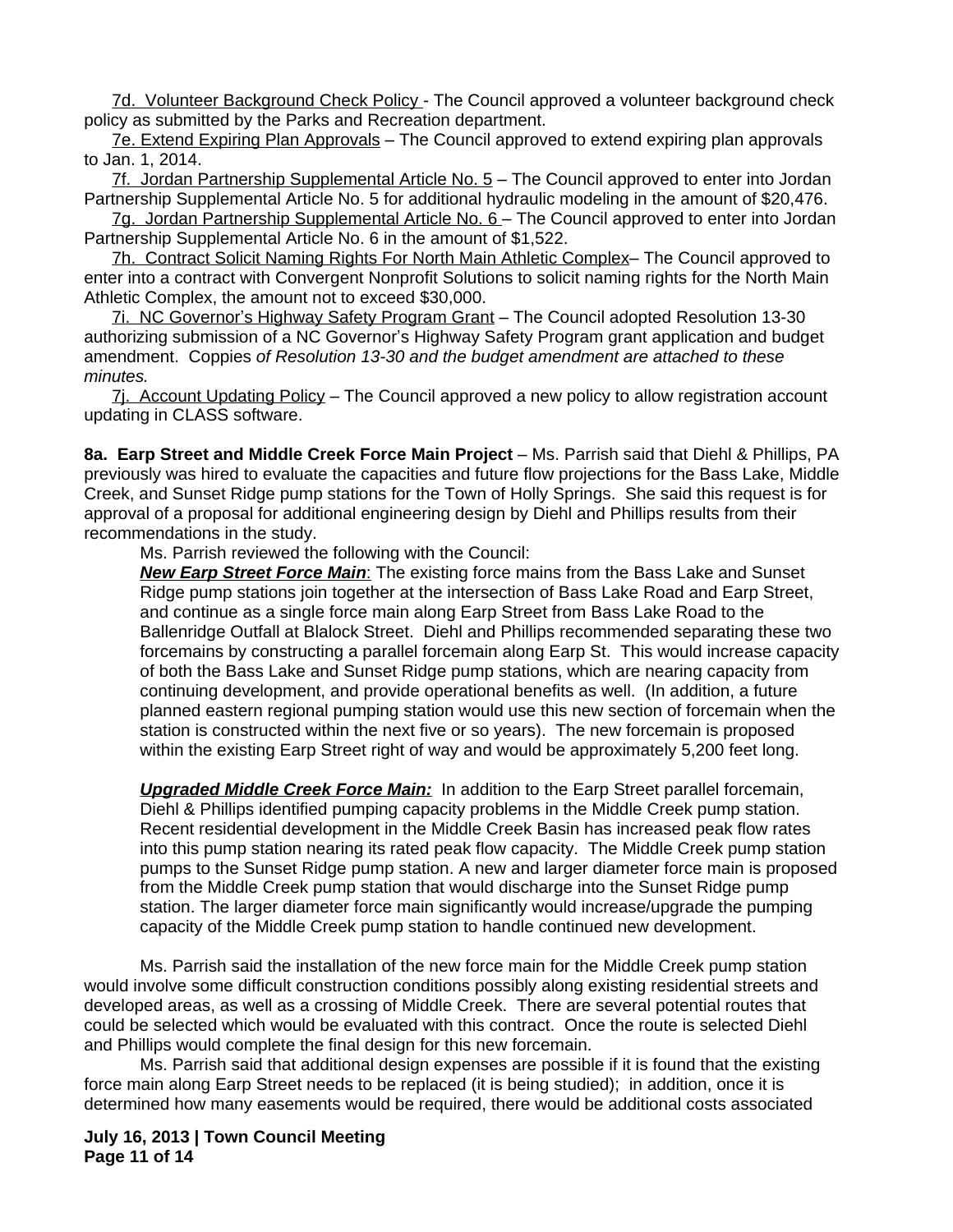with easement plat preparation as well.

**Action:** The Council approved a motion to adopt a budget amendment and to enter into a contract with Diehl & Phillips, PA for the Earp Street and Middle Creek Force Main project in the amount of \$353,000 (including contingency).

**Motion By:** Cobb **Second by:** Williams **Vote:** Unanimous. *Copies of the budget amendments are attached to these minutes.*

**8b. 2013 Street Improvement Project Bid Award** – Ms. Sudano said that sealed bids were received by the Town on June 28 for the 2013 Street Improvements Project. This annual project includes work associated with repairs to multiple streets (resurfacing, patching and curb and gutter.) She said approximate quantities include 35,000 Square yards of resurfacing; 11,000 square yards of patchging; and 100 linear feet of curb and gutter. All Town streets are ranked annually by condition, and the worst streets (streets most in need of repair) are included in the project.

The low bidder was Turner Asphalt with a bid of \$545,120.25. The Town has worked with Turner in the past and looks forward to working with them again on this project, she said.

Ms. Sudano said that the budget for this project was \$750,000. Bids received were very good, and so this will allow the Town to get more needed repairs on the Town's street system completed. Staff will be recommending execution of a change order with the contractor to add additional streets in the near future.

**Action:** The Council approved a motion to award the construction bid to Turner Asphalt in the amount of \$545,120.25 plus contingency for a total of \$600,000 for the 2013 Street Improvement project.

**Motion By:** VanFossen **Second by:** Cobb **Vote:** Unanimous.

**8c. 2013 Street Improvement Project Inspection Contract – Ms. Sudano said the Town is** contracting with the design engineer Withers and Ravenel on this project for inspections. She said this request is a proposal for work in the amount of \$32,750 for the 2013 Street Improvement project.

Due to the increased volume of both private and town development projects, the engineering department development inspector workload has increased tremendously. This requires outsourcing of some inspections. Due to this increase and the amount of streets to be resurfaced/repaired for the 2012 Street Improvement Phase II contract, the need to outsource this project's inspections is necessary.

**Action:** The Council approved a motion to approve entering a contract with Withers and Ravenel for inspections in the amount of \$32,750 for the 2013 Street Improvement project.

**Motion By:** Cobb **Second by:** Sack **Vote:** Unanimous.

**8d. West Holly Springs Road Sidewalk Project** – Mr. Schifano said there are three property owners who were unresponsive during voluntary acquisition attempts for sidewalk easements relating to the West Holly Springs Road sidewalk project. Voluntary acquisition attempts still will continue he said; however, the property owner's unresponsiveness cannot hold up the project, so a lawsuit will be filed to involuntary acquire the area along side of the road in which the sidewalk will be placed. Both lots currently are vacant with no structures on the property. The listed owners and properties are: George Anthony Ward, 234 West Holly Springs Road; and "Unknown" c/o Norm Leger, 218 West Holly Springs Road.

**July 16, 2013 | Town Council Meeting Page 12 of 14**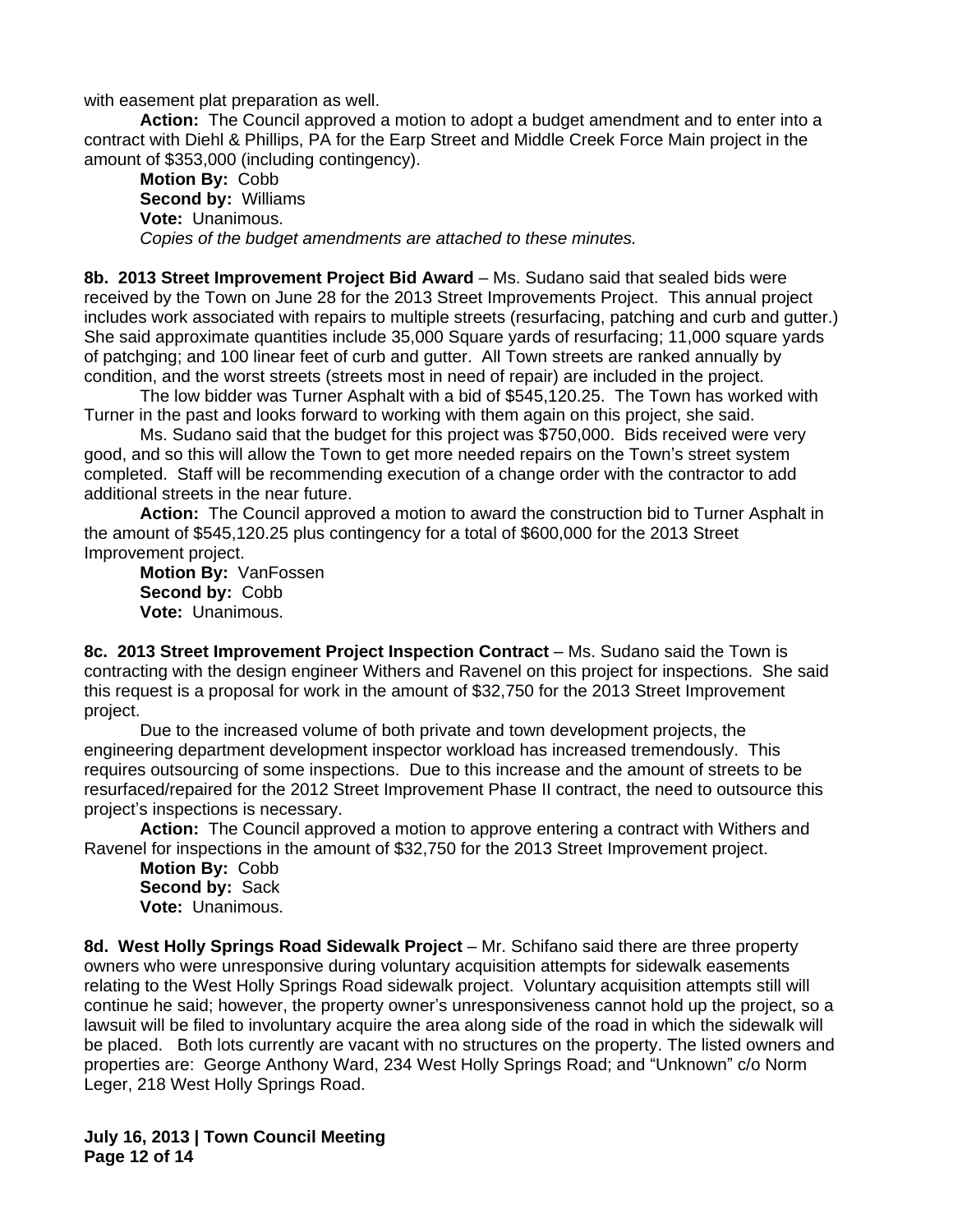**Action:** The Council approved a motion to adopt Resolution 13-29 to authorize eminent domain proceedings on properties located along West Holly Springs Road for the sidewalk project.

**Motion By:** Lee **Second by:** Sack **Vote:** Unanimous. *A copy of Resolution 13-29 is attached to these minutes.*

**8e. Utley Creek Water Reclamation Facility Dewatering Upgrade** – Mr. Byrd said the Utley Creek water reclamation facility biosolids output has outgrown its liquid storage tank capacity and needs to convert its liquid residuals into a drier, solid form. This conversion from liquid state to solid state will dramatically increase the available storage volume on site. Operating costs with this unit would be lower because of reduced volume of haulable material and reduced frequency of hauls to land application sites.

**Action:** The Council approved a motion to award a contract to plan, design and construct the Utley Creek Water Reclamation Facility Dewatering Upgrade to Davis, Martin, and Powell for \$29,260 including contingency (original contract amount is \$26,600.)

**Motion By:** VanFossen **Second by:** Cobb **Vote:** Unanimous.

**8f. North Main Athletic Complex Phase 2 – Mr. Bradley said this request is to consider to enter** into a contract with Withers & Ravenel for the design of Phase 2 of the North Main Athletic Complex. This contract would be in the amount of \$649,800 and would include design of the allsports stadium, geotechnical investigation, analysis, project administration, bid process, permitting, plans/construction drawings, stormwater, post construction and post construction services. He said the schedule includes a slated construction completion of April 6, 2015.

**Action:** The Council approved a motion to enter a contract with Withers & Ravenel for the design of Phase 2 of the North Main Athletic Complex in the amount of \$649,800.

**Motion By:** Sack **Second by:** VanFossen **Vote:** Unanimous.

**8g. Jones Park, 18-Hole Disc Golf Course –** Mr. Bradley said staff proposes that the Town enter into an agreement with the Cary Area Disc League to help in design, implementation and use of the 18-hole disc golf course at Jones Park.

**Action:** The Council approved a motion to enter into an agreement with The Cary Area Disc League for design, implementation and use of the 18-hole disc golf course at Jones Park.

**Motion By:** Williams **Second by:** Sack **Vote:** Unanimous.

**8h. Parks And Recreation Bus Transportation - Mr. Weeks said Town staff has been working** on an proposal for purchasing/chartering of transportation for Parks and Recreation trips. He said at this point staff recommendation will consist of a combination of chartering transportation for longer, overnight trips and purchasing new transportation for shorter, day trips. Council agreed with staff's recommendation.

**Action:** The Council approved a motion to endorse the concept for purchasing/chartering of transportation for Parks and Recreation trips.

**Motion By:** Sack **Second by:** Cobb **Vote:** Unanimous.

**July 16, 2013 | Town Council Meeting Page 13 of 14**